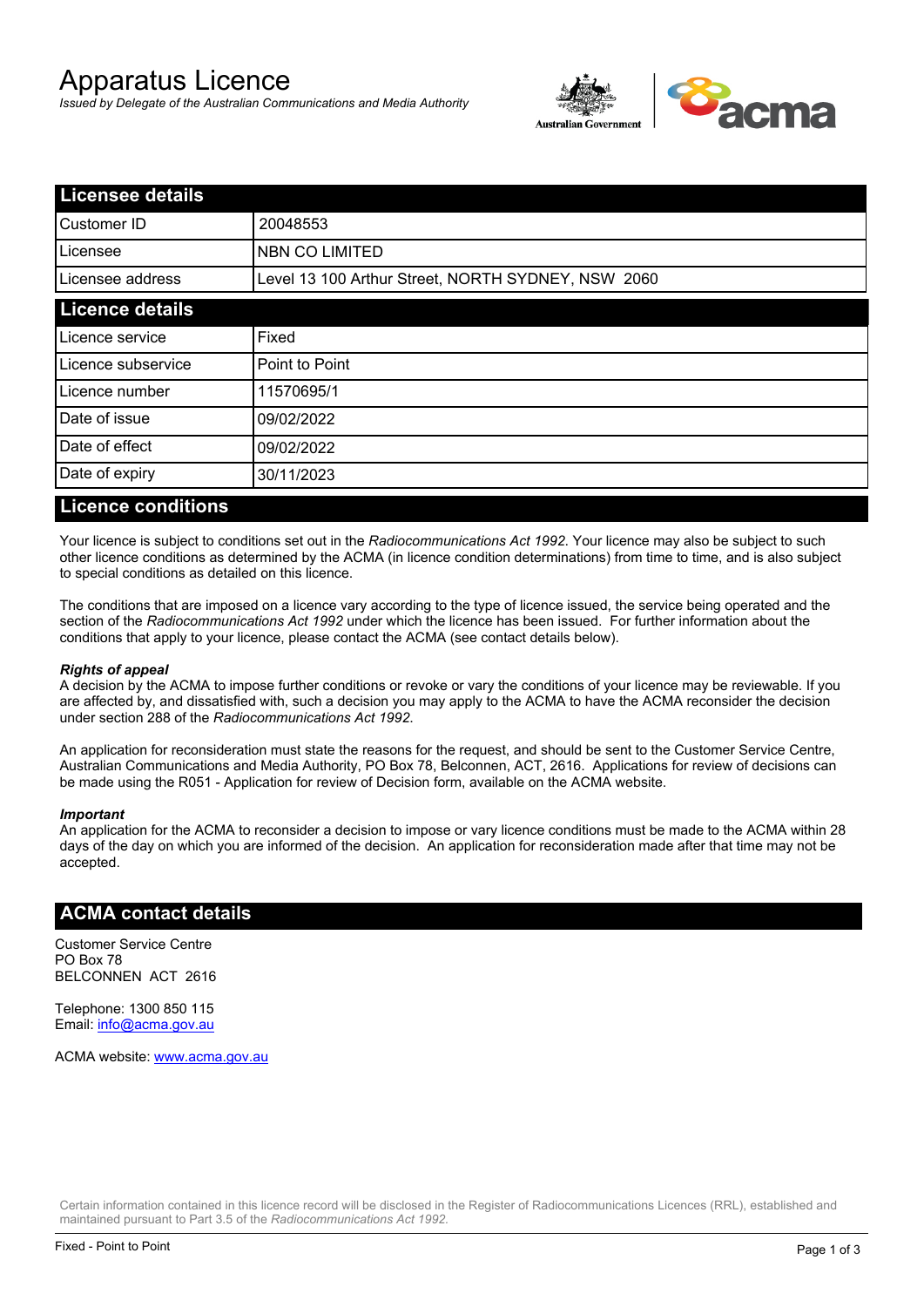# **Advisory Notes applying to licence no.: 11570695/1**

Conditions applicable to the operation of Point to Point station(s) authorised under this licence can be found in the Radiocommunications Licence Conditions (Apparatus Licence) Determination and the Radiocommunications Licence Conditions (Fixed Licence) Determination, the 'fixed licence lcd'. Copies of these determinations are available from the ACMA and from the ACMA home page (www.acma.gov.au).